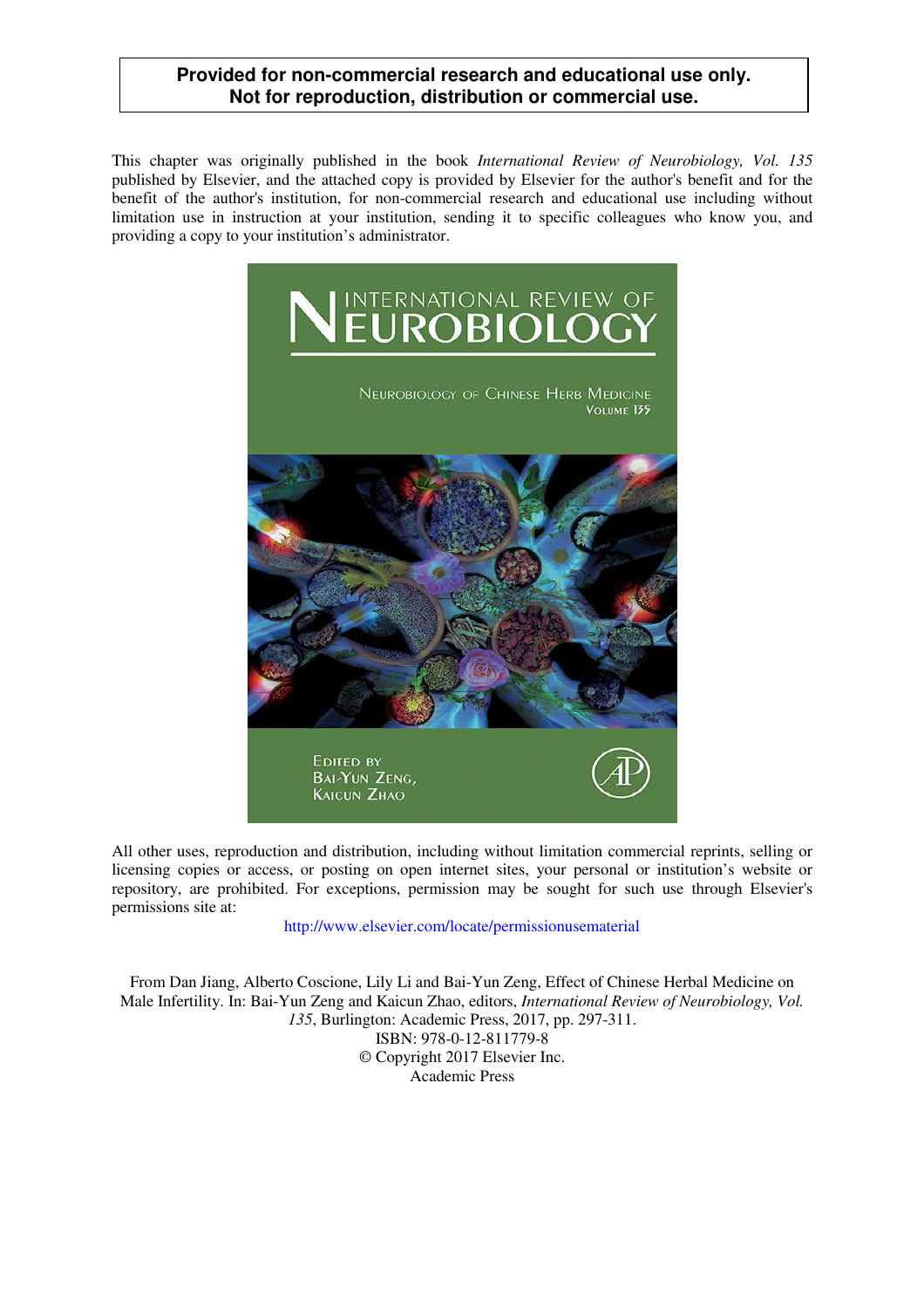

# Effect of Chinese Herbal Medicine on Male Infertility

# Dan Jiang $^{\ast ,1}$ , Alberto Coscione $^{\dagger }$ , Lily Li $^{\ddagger }$ , Bai-Yun Zeng $^{\S }$

\*Hallam Institution of TCM in Sheffield UK, Sheffield, United Kingdom

† The Princess Alexandra Hospital NHS Trust, Harlow, United Kingdom

‡ St Mary's Hospital Paddington, London, United Kingdom

§ Institute of Pharmaceutical Science, King's College, London, United Kingdom

1 Corresponding author: e-mail address: djiang52@hotmail.com

## Contents

| 1. | Introduction                                                       | 298 |
|----|--------------------------------------------------------------------|-----|
|    | 2. Preclinical Researches by Animal Models                         | 299 |
|    | 2.1 Improving Sperm Abnormalities and Quality                      | 299 |
|    | 2.2 Modulating Immune Function                                     | 301 |
|    | 2.3 Improving Blood Supply                                         | 301 |
|    | 2.4 Antiinfection                                                  | 302 |
|    | 3. Clinical Observation on Male Infertility Treated With CHM       | 302 |
|    | <b>3.1</b> Improving Blood Supply                                  | 302 |
|    | 3.2 Treating Sperm Disorders-Severe Oligospermatism and Azoospermi | 303 |
|    | <b>3.3</b> Improving Sperm Quality                                 | 304 |
|    | <b>3.4</b> Therapeutic Effect on Male Immune Infertility           | 305 |
|    | <b>3.5</b> Treating Disorders of Accessory Organs                  | 307 |
|    | 4. Conclusion                                                      | 308 |
|    | Acknowledgment                                                     |     |
|    | References                                                         |     |

#### Abstract

Male infertility normally refers a male's inability to cause pregnancy in a fertile female partner after 1 year of unprotected intercourse. Male infertility in recent years has been attracting increasing interest from public due to the evidence in decline in semen quality. There are many factors contributing to the male infertility including abnormal spermatogenesis; reproductive tract anomalies or obstruction; inadequate sexual and ejaculatory functions; and impaired sperm motility, imbalance in hormone levels, and immune system dysfunction. Although conventional treatments such as medication, surgical operation, and advanced techniques have helped many male with infertility cause pregnancy in their female partners, effectiveness is not satisfactory and associated with adverse effects. Chinese herbal medicine (CHM) has been used to improve male infertility in China for a very long time and has now been increasingly popular in Western countries for treating infertility. In this chapter we summarized recent

297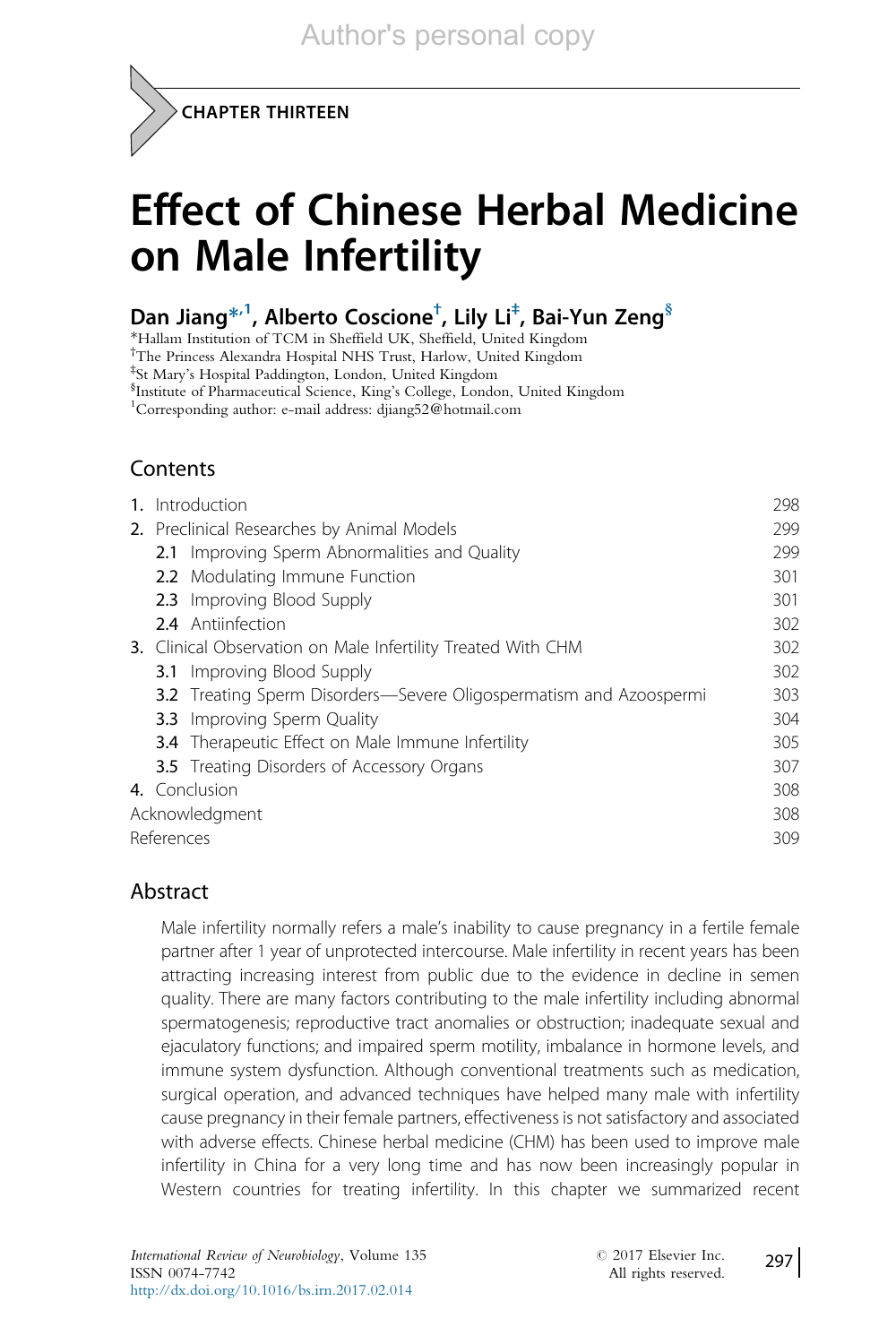development in basic research and clinical studies of CHM in treating male infertility. It has showed that CHM improved sperm motility and quality, increased sperm count and rebalanced inadequate hormone levels, and adjusted immune functions leading to the increased number of fertility. Further, CHM in combination with conventional therapies improved efficacy of conventional treatments. More studies are needed to indentify the new drugs from CHM and ensure safety, efficacy, and consistency of CHM.

# 1. INTRODUCTION

Infertility is defined by the World Health Organization as a disorder of reproductive system, characterized by failure to achieve a clinical pregnancy after  $\geq$ 12 months of regular unprotected intercourse [\(Mascarenhas, Flaxman,](#page-14-0) [Boerma, Vanderpoel, & Stevens, 2012; Zegers-Hochschild et al., 2009](#page-14-0)). Although much attention has been focused on issues related with infertility in women, male infertility, in recent years, has been attracting increasing interest due to evidence in decline in semen quality among young health men and public awareness [\(Alrabeeah et al., 2014](#page-13-0)). More than 90% of male infertility cases are due to low sperm counts, poor sperm quality, or both [\(Bensdorp,](#page-13-0) [Cohlen, Heineman, & Vandekerckhove, 2007; Levine & Grifo, 2008](#page-13-0)). The remaining cases of male infertility can be linked with a number of factors including ejaculation dysfunction, immunological factor, hormonal imbalances, and genetic defects ([Corona et al., 2015; Pitteloud & Dwyer, 2014;](#page-13-0) Ray [et al., 2017; Zhao, Zhu, Xue, & Han, 2014](#page-13-0)). In addition, obesity and varicocele are believed to have adverse impacts on male fertility [\(Evers &](#page-13-0) [Collins, 2003; Sallm](#page-13-0)e[n, Sandler, Hoppin, Blair, & Baird, 2006\)](#page-13-0). Conventional treatments such as drug therapy, surgical approaches, intrauterine insemination, and intracytoplasmic sperm injection (ICSI) helped many men with fertility problems achieve clinical pregnancy [\(Dorjpurev et al., 2011; Ho & Tan,](#page-13-0) [2013; Johnson, Sasson, Sammel, & Dokras, 2013; Pisipati & Pearcy, 2010;](#page-13-0) [Valenti et al., 2013\)](#page-13-0). However, those treatments are sometimes ineffective, invasive, and expensive or associated with adverse effects and high risks ([Cissen et al., 2016; Palomba, Homburg, Santagni, La Sala, & Orvieto, 2016](#page-13-0)).

Chinese herbal medicine (CHM), as an important part of traditional Chinese medicine (TCM), has been used to treat infertility for both women and men in China for a long time [\(Xu, Yin, Tang, Zhang, & Gosden, 2003\)](#page-15-0). CHM helped improving sperm quality [\(Liao et al., 2013; Zeng et al.,](#page-14-0) [2003\)](#page-14-0) and rebalance immune system [\(Yu, Zhang, & Zhang, 2004\)](#page-15-0). When used in combination with conventional medicine, CHM enhanced the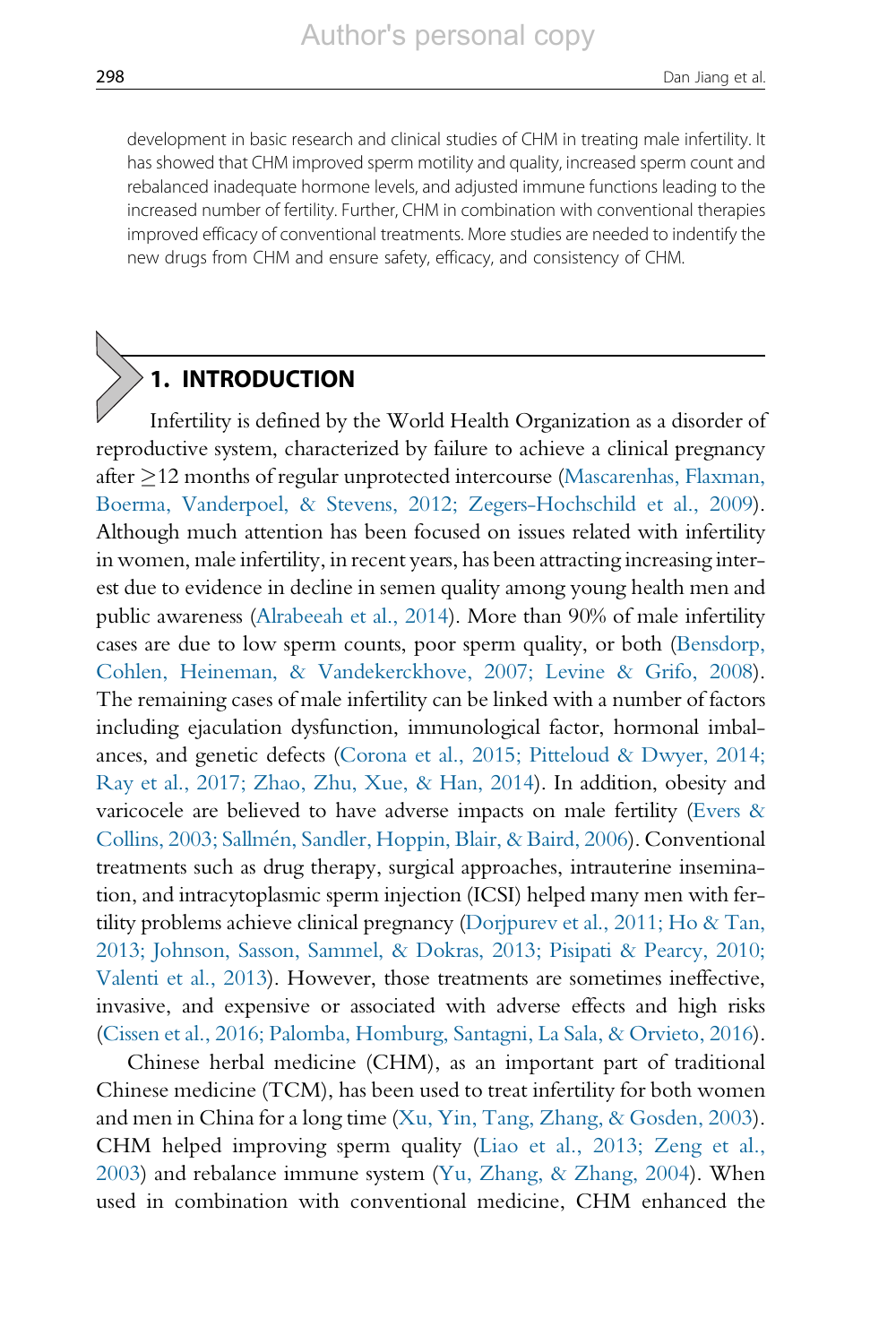efficacy of conventional medicine and reduced its side effect [\(Ma & Jia,](#page-14-0) [2011](#page-14-0)). However, the mechanism of action underlying the therapeutic effect of CHM is not fully understood. In this chapter, we reviewed the published studies that concerned effect of CHM on male infertility from online databases including PubMed, Medline, EMBASE, CNKI, CIAHL, and Wanfan for the past 20 years and summarized the development of basic research and clinical studies of CHM on the male infertility.

# 2. PRECLINICAL RESEARCHES BY ANIMAL MODELS

A number of studies looked at established animal models of sexual dysfunction, or sperm disorders, or in particular TCM differentiation patterns relevant to infertility; and assessed the effect and the underlying mechanism of action of CHM on these models.

## 2.1 Improving Sperm Abnormalities and Quality

Recently, adenine (6-amino-purine), a nitrogen-containing heterocyclic purine compound, was used to develop male infertility model in rat [\(Wang, Chen, Zhou, Cao, & Jia, 2008; Wang, Huang, & Liang, 2008](#page-15-0)). Adenine may reduce spermatogenesis and testosterone synthesis through the large amount of free radicals generated by the xanthine oxidase reaction; or may be related to transforming growth factor-beta (TGF-β)'s inhibition of spermatogenesis and promotion of spermatocyte apoptosis [\(Huang,](#page-13-0) Xia, & [Ren, 2003\)](#page-13-0). Adenine-induced male infertile rat model was used to investigate the effect and mechanisms of some CHM formulas, because the symptoms adenine-induced is similar to the human Shen-yang (kidney-Yang) deficiency pattern according to TCM theory [\(Yue, Chen, & Dai,](#page-15-0) [1997](#page-15-0)). Bushen Shengjing Decoction (BSSJD 补肾生精汤) was one of the CHM formulas earlier used in the male infertile model to explore its mechanism of therapeutic effect in treating infertility [\(Yue et al., 1997](#page-15-0)). Administration of BSSJD to adenine-treated rats for 30 days significantly increased the number of sperm, improved quality of sperm, and normalized serum levels of luteinizing hormone (LH), testosterone compared with nontreatment group ([Yue et al., 1997](#page-15-0)). This indicated that BSSJD formula could improve testicular function.

[Ma, Wang, and Lu \(2006\)](#page-14-0) investigated the effect of Wenyang Shengjing Decoction (WSD 温阳生精汤) on Smads proteins and the relevant genes expression. Smads are intracellular signal transduction molecules, belonging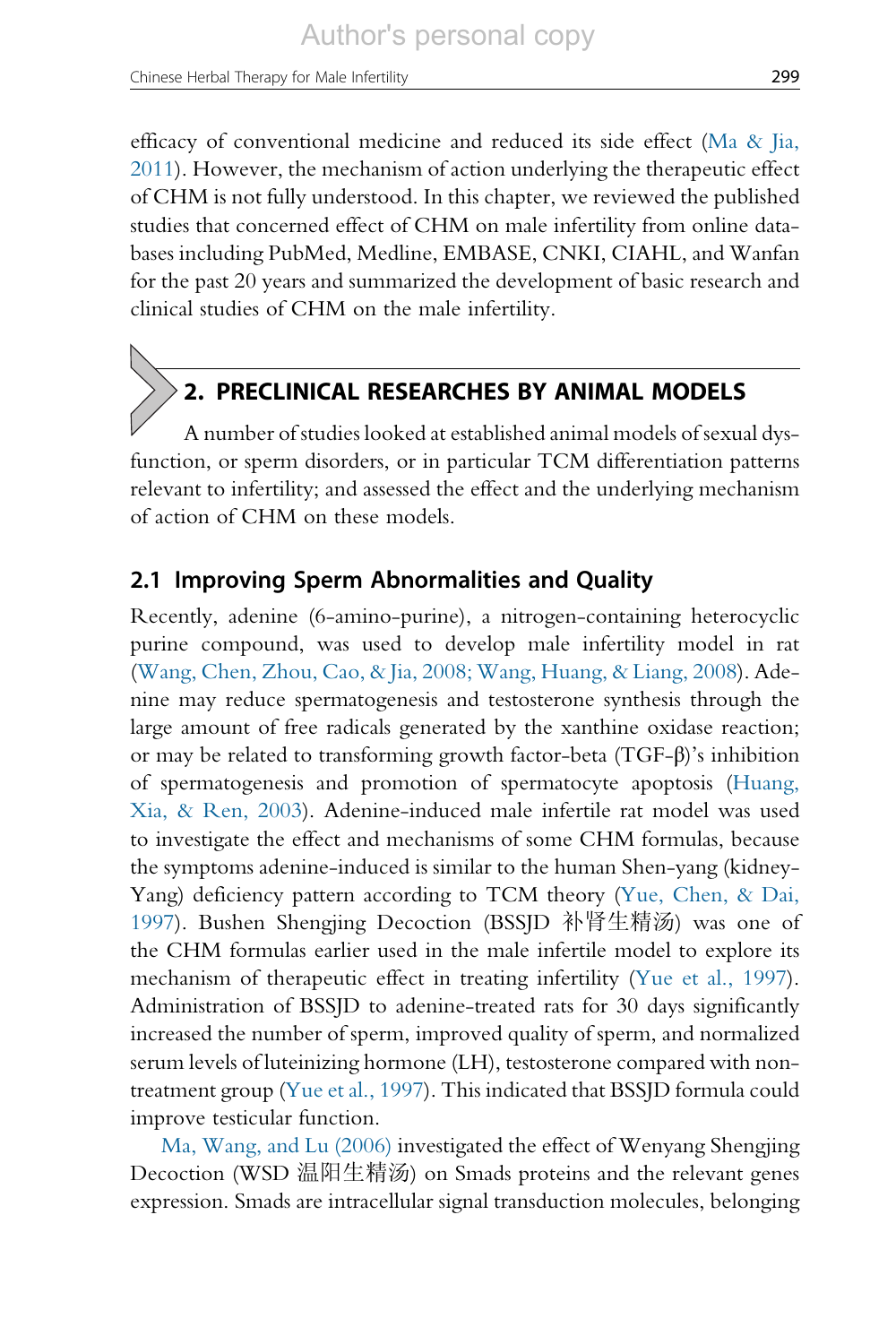to the TGF-β family, in the testis of adenine-induced male infertile rats. It was observed that in the normal rats, Smad 1 and Smad 2 were expressed in cytoplasm of spermatogenic cells in rats' testis. Positive Smad 2 expression could be found in cytoplasm of Sertoli's cell. Both Smad 1 and Smad 2 were not expressed in Leydig's cell. On the other hand, Smad 4 was positively expressed in cytoplasm of Leydig's cell but not expressed in spermatogenic cell and Sertoli's cell ([Ma et al., 2006\)](#page-14-0). Compared with the normal control, in adenine-induced male infertile rats, Smad 1 expression was markedly lower, but expression of Smad 2 and Smad 4 was markedly higher; WSD treatment significantly reversed these abnormal changes. Further, WSD treatment significantly neutralized adenine-induced changes in body weight, sperm number and serum testosterone level, and levels of folliclestimulating hormone and LH ([Ma et al., 2006\)](#page-14-0). In another study, [Liu,](#page-14-0) Wang, and [Nan \(2012\)](#page-14-0) assessed the effects of WSD containing serum on the estradiol (E2) secretion, the synthesized cytochrome P450 aromatase (P450arom) activities, and the expression of its encoding gene CYP19 in Leydig cells of adenine-induced male infertility rats. The results showed that the E2 secretion of Leydig cells obviously decreased accompanied with the inhibition of P450arom activities and significantly reduced protein and mRNA expressions of CYP19 in the model groups. Following administration of WSD containing serum to adenine-induced infertile model, the E2 secretion in the Leydig cells significantly increased, the P450arom activities upregulated, and the CYP19 expressions partially upregulated at the protein and mRNA in a dose-dependent manner [\(Liu et al., 2012](#page-14-0)). Together, those studies showed that WDS formula could improve male infertility via multiple action mechanisms. It could increase the sperm number through elevating serum testosterone level, and adjust the levels of sex hormones via regulating Smads genes expression to promote the production of sperm; or could effectively elevate the E2 secretion in Leydig cells, through upregulating P450arom expression.

Using the same model, [Wang, Li, Zhang, and Dang \(2014\)](#page-15-0) studied the influence of Yougui Capsule (右归胶囊) on Kidney Yang deficiencyrelated reproductive dysfunction in infertile rats. They found that administration of Yougui Capsule to adenine-treated rats partially reversed decrease in the weight of reproductive organs, with increasing spermatogenic cells and mesenchymal cells compared with control group. The morphology of seminiferous tubules of testis improved in Yougui Capsule group compared with control group. This implied that reproductive function might be improved although no data were presented.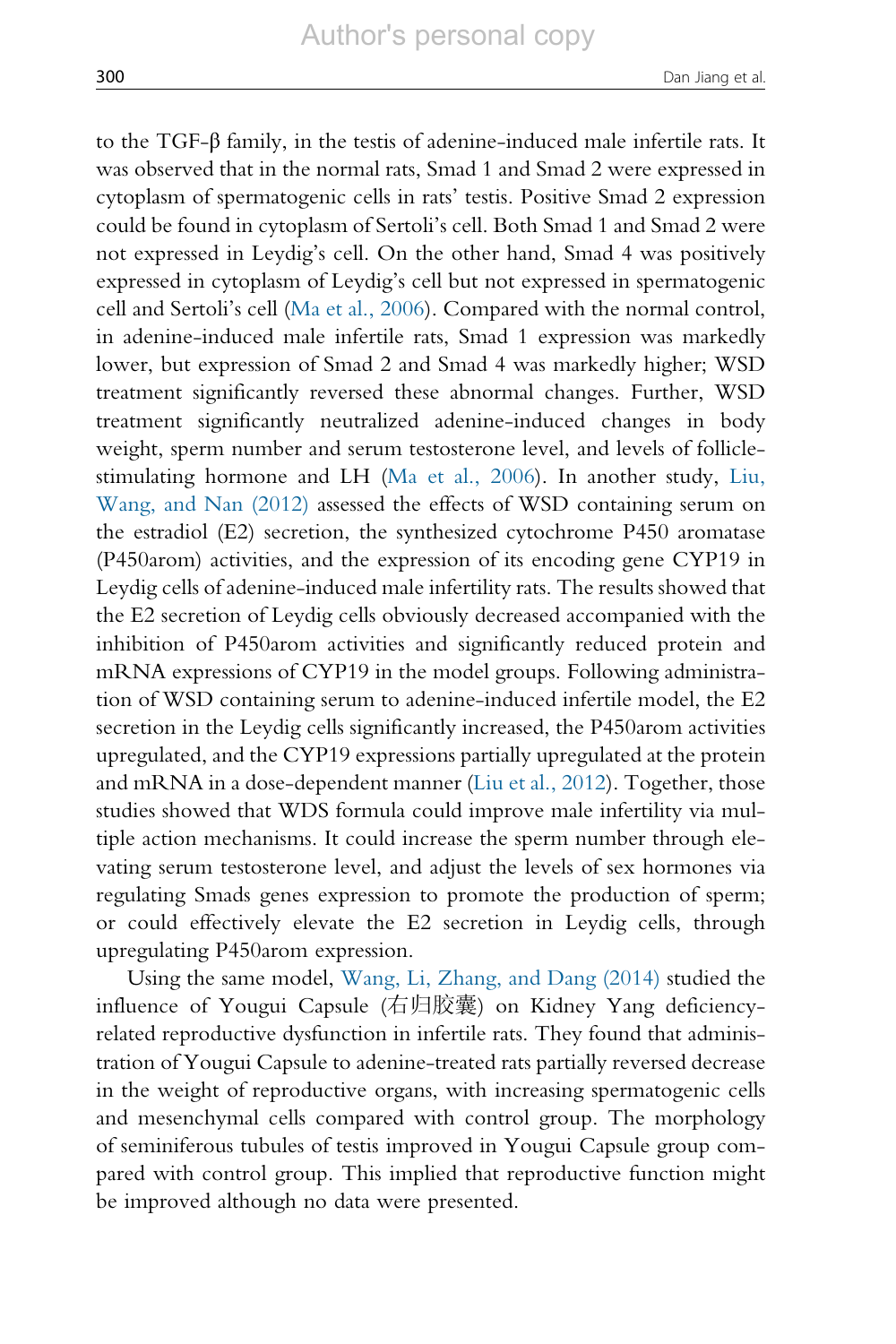#### 2.2 Modulating Immune Function

Antisperm antibody is believed to prevent fertility by reducing sperm concentration, sperm motility, and sperm liquefaction [\(Cui et al., 2015\)](#page-13-0). [Lai,](#page-13-0) Song, and [Liu \(1997\)](#page-13-0) investigated whether CHM formula Tai-bao (胎宝) could inhibit antisperm antibody in an infertile mouse model. Treatment with Tai-bao dose dependently and significantly increased pregnant rates and implantation rates compared with control group. Detection of cytotoxic antibody with enzyme-linked immunosorbent assay showed that Tai-bao formula significantly reduced the level of cytotoxic antibody to sperm compared with control group ([Lai et al., 1997\)](#page-13-0). In a rabbit model of immune infertility, CHM formula Yi Kang Ling (YKL 抑抗灵) was used to test its effect on serum and seminal plasma antisperm antibody. Results showed that YKL dose dependently and significantly reduced the levels of antisperm antibody in both serum and seminal plasma compared with prednisonetreated and nontreatment groups [\(Cui et al., 2003](#page-13-0)). The studies from both of the CHM formulas suggested that they may exert a regulatory effect on immune system function via inhibition of expression of antisperm antibody in serum and seminal plasma, leading to improved sperm quality and mobility.

#### 2.3 Improving Blood Supply

Arteriogenic erectile impotence (AED) also known as erectile impotence is caused by insufficient arterial blood supply to the cavernous bodies regardless of the arterial disease or abnormality responsible for the insufficiency [\(Ghanem & Shamloul, 2008\)](#page-13-0). [Wang et al. \(2012a\)](#page-15-0) and [Wang et al.](#page-15-0) [\(2012b\)](#page-15-0) conducted a series of studies to investigate the underlying mechanism of CHM formula Shugan Yiyang capsule (SGYY 疏肝益阳胶囊) in treating AED in a rat model. First, they investigated the effect of SGYY on the expression of nitric oxide synthase (NOS)/cyclic guanosine monophosphate (cGMP) molecules in AED rat model and found that the gene and protein expression of three subtypes of NOS-neuropathic (nNOS), inducible (iNOS), and endothelial (eNOS) and cGMP concentrations in cavernous tissue were significantly decreased in the model. Following SGYY treatment expression of NOS/cGMP and nNOS, iNOS and eNOS levels were significantly elevated compared with nontreatment control group [\(Wang et al., 2012a\)](#page-15-0). Then, authors studied the effect of SGYY on the expression of cytokines, such as vascular endothelial growth factor (VEGF), insulin-like growth factors (IGFs), and Akt1 (a serine-threonine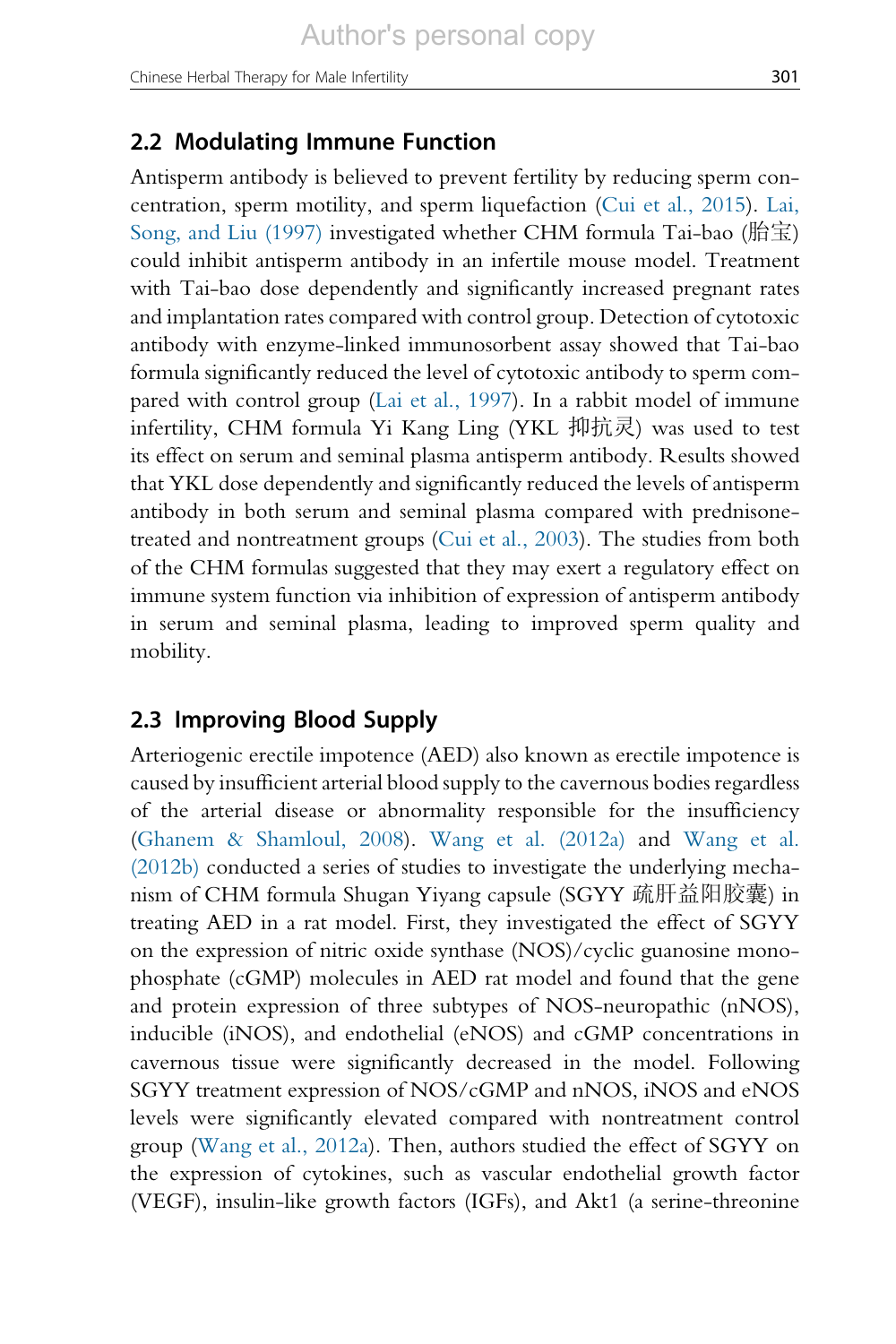protein kinase) and found that SGYY dose dependently elevated the decrease in the mRNA level and plasma concentrations of VEGF and IGF in treated group compared with nontreatment group [\(Wang et al.,](#page-15-0) [2012b](#page-15-0)). These results suggested that the therapeutic effect of SGYY seen in clinical studies [\(Wang, Jixiang, & Li, 2004](#page-15-0)) may be due to its synergetic effect by increasing the expression of NOSs and cGMP, modulating the NOS–cGMP pathway, and upregulating the expressions of VEGF, IGF, and Akt1 in the corpus cavernosum penis of AED rats, leading to improve the function of blood vascular endothelium.

## 2.4 Antiinfection

Escherichia coli is the most common cause of urogenital infection and is implicated in the genesis of male infertility [\(Pellati et al., 2008](#page-14-0)). Recently an in vitro study was conducted to assess effect of CHM formula Qinglishengjing pills (清 淋生精片) on spermatozoa infected with E. coli [\(Yu et al., 2011](#page-15-0)). It was observed that E. coli infection caused significant detrimental changes in sperm motility parameters, phosphatidylserine externalization, and morphology of spermatozoa. Treatment of Qinglishengjing pills to infected cells almost normalized all changes caused by  $E$ . *coli* compared with control groups ([Yu et al.,](#page-15-0) [2011](#page-15-0)). This study supported the clinical effect of Qinglishengjing pills as an anti-E. coli agent.

# 3. CLINICAL OBSERVATION ON MALE INFERTILITY TREATED WITH CHM

#### 3.1 Improving Blood Supply

[Cui et al. \(2007\)](#page-13-0) conducted a clinical study to assess the therapeutic effect of CHMs Danshen (丹参) and Chaihu (柴胡) acupoint injection therapy on functional and mild arterial low-level blood supply erectile dysfunction (ED). A total of 150 patients with functional and arterial low-level blood supply ED were recruited for randomized controlled trial and divided into three groups, a Chinese herbs acupoint injection group, a saline acupoint injection group, and a HuichunRuyi capsules group as a control group, 50 patients in each group. The acupoints used for injection were Guanyuan (CV 4), Zuwuli (LR 10), and Huiyin (CV 1). The changes of the International Index of Erectile Function (IIEF) questionnaire, symptoms and signs, serum sexual hormones, and corpus spongiosum peak systolic velocity (PSV) before and after the treatment were monitored. Results revealed that acupoint injection of Danshen injection and Chaihu injection had a definite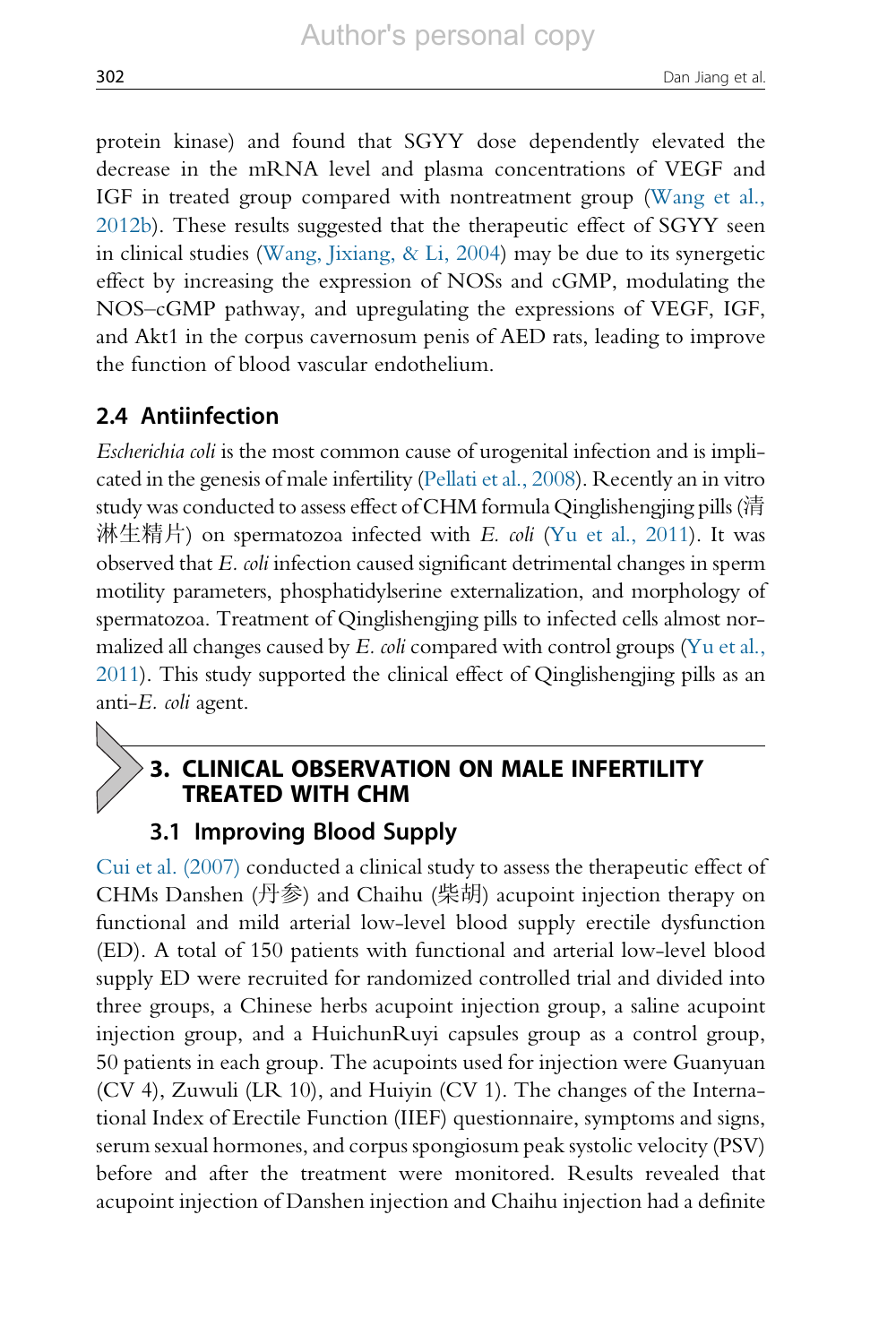Chinese Herbal Therapy for Male Infertility 303

beneficial effect on functional and arterial low-level blood supply ED. This therapy raised IIEF Questionnaire II score and improved corpus spongiosum PSV. The overall effect of Chinese herb acupoint injection group was better than that of saline acupoint injection or oral HuichunRuyi capsule group [\(Cui et al., 2007\)](#page-13-0).

## 3.2 Treating Sperm Disorders—Severe Oligospermatism and Azoospermi

[Zhang, Zhao, and Zhang \(2007\)](#page-15-0) investigated the pregnancy-promoting effect of Bushen Shengjing Decoction (BSSJD 补肾生精汤) combined with ICSI in treating male infertile patients with severe oligospermatism and azoospermia (SOA). ICSI was applied on 164 patients; among them, 82 patients were assigned for additional BSSJD treatment for 2–3 months before ICSI, and the other 82 were assigned as the control group and received ICSI alone. The density, motility, viability, and deformity of sperm; semen level of reactive oxygen species (ROS); number of eggs retrieved, Metaphase II eggs, and mean transplanted fetus; rates of fertilization, cleavage, available embryo, and clinical pregnancy in the two groups were monitored before and after treatment. It was found that compared with those in the control group, the density, motility, and viability of sperm were higher, and the deformity rate and ROS level were lower in ICSI plus BSSJD group. Moreover, rates of fertilization and clinical pregnancy were higher in ICSI plus BSSJD group than those of ICSI alone [\(Zhang et al., 2007\)](#page-15-0). This suggests that BSSJD helped decrease semen ROS levels and improve the quality of sperm. This combined therapy could be helpful for enhancing the natural fertilization ability of patients with SOA and improving the viability of their sperm to increase the ovarian fertilization and clinical pregnancy rate in ICSI cycles.

[Wang, Chen, et al. \(2008\)](#page-15-0) and [Wang, Huang, and Liang \(2008\)](#page-15-0) compared the therapeutic effects of Chinese herb formula WuziYanzong Pill (五子衍宗片) alone with that of combined treatment with acupuncture in patients with oligospermia and asthenospermia. Two hundred and thirty-one patients with infertile conditions were divided into three groups: WuziYanzong Pill group ( $n=82$ ), acupuncture alone group ( $n=71$ ), and WuziYanzong Pill plus acupuncture group  $(n=78)$ . Acupuncture was applied at acupoints Qihai (CV 6), Guanyuan (CV 4), Zhongji (CV 3), and other optional acupoints. Semen routine test and the acrosome enzyme activity were observed before and after treatment. The data showed that the effective rate was 68.3% in the WuziYanzong Pill, 67.6% in the acupuncture group, and 84.6% in the WuziYanzong Pill plus acupuncture group. The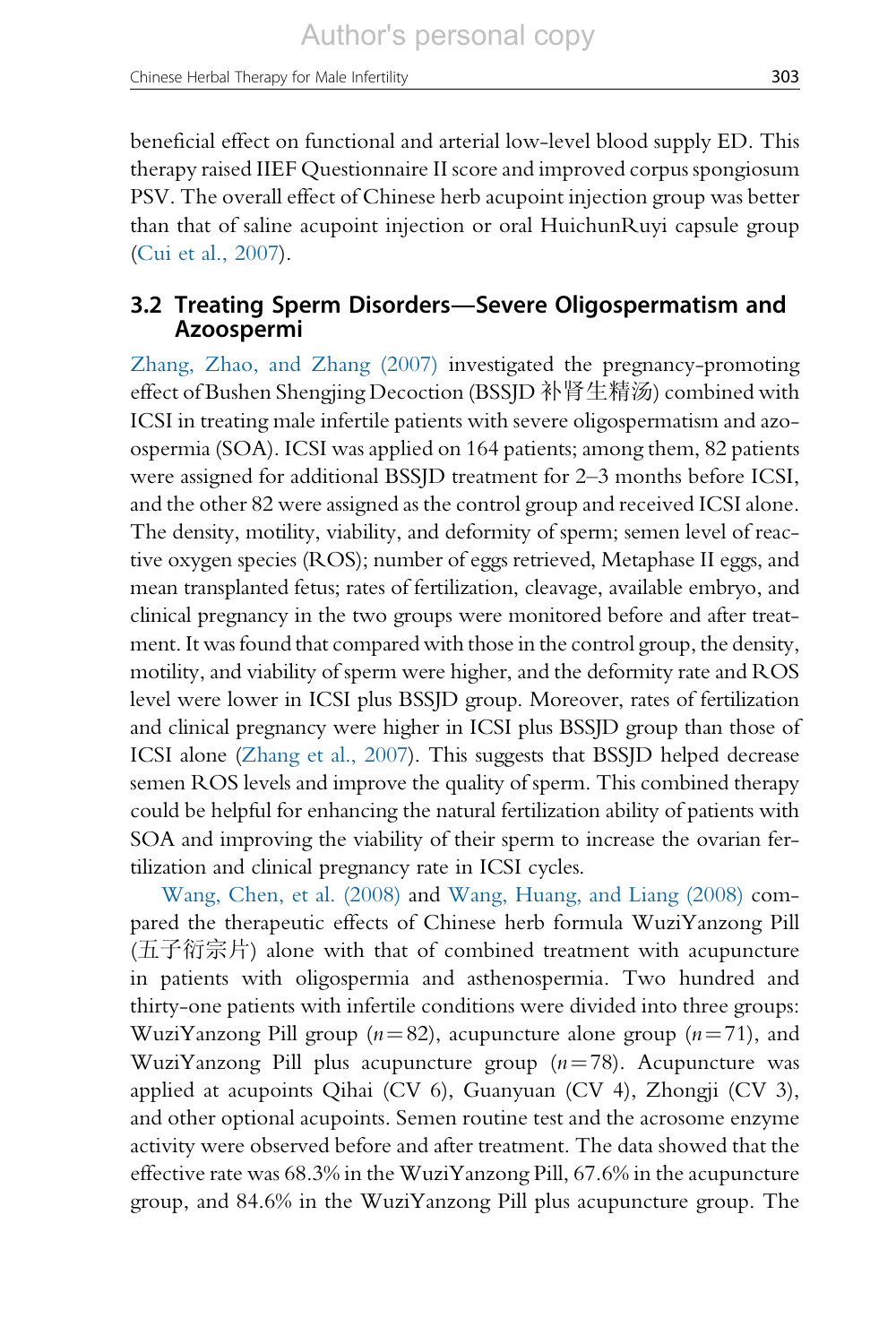semen density, vitality, and the acrosome enzyme activity were increased in all three groups, with more obvious increase in the WuziYanzong Pill plus acupuncture group [\(Wang, Chen, et al., 2008; Wang, Huang, & Liang,](#page-15-0) [2008\)](#page-15-0). This showed that combined treatment of Chinese herbal formula WuziYanzong Pill with acupuncture was more effective than acupuncture or herb therapy alone in improving the semen quality and pregnancy rate of male interfile patients with oligospermia and asthenospermia.

#### 3.3 Improving Sperm Quality

[Liao et al. \(2013\)](#page-14-0) evaluated the effect of short-course kidney-invigorating therapy on near-term semen quality in patients with asthenozoospermia (reduced sperm motility). A total of 121 patients with asthenozoospermia were divided into groups A (kidney-yin deficiency), B (kidney-yang deficiency), and C (spleen and kidney deficiency), and treated with Yougui Decoction (右归饮) plus WuziyanzongPills (五子衍宗丸) for group A, Jinkuishenqi Pills (金匮肾气丸) plus Wuziyanzong Pills (五子衍宗丸) for group B, and ShiziPills  $(† \pm \pm \sqrt{2})$  for group C once daily for 4 weeks. Sperm parameters of the patients were analyzed with the computer-assisted sperm analysis system before and after treatment and compared among the three groups. All the three groups showed significant increase in sperm motility after treatment as compared with the baseline levels. The cure rate and total effectiveness rate were significantly higher in group B than in A, but had no significant difference between either A and C or B and C. No adverse effect was reported [\(Liao et al., 2013](#page-14-0)). This suggested that CHM formulas with short-term kidney-invigorating property could significantly improve nearterm semen quality in patients with asthenozoospermia and kidney asthenia, especially in those with kidney-yang deficiency.

In an in vitro study [Zeng et al. \(2003\)](#page-15-0) investigated the effect of Shouwu-Huanjing Decoction (SWHJR 首乌还精煎)-medicated serum on human sperm motility and fertility. Human sperm was cocultured with SWHJRmedicated serum in vitro. Data from computer-assisted semen analysis revealed that the cocultured sperm with SWHJR-medicated serum significantly increased the sperm motion velocity, the amplitude of lateral head movement and the beat frequency of flagellum, the density of progressive motility sperms, and the acrosome reaction rate. Further, the fertilization rate and the fertilization index in sperm penetration assay test were improved. The stimulation of SWHJR-medicated serum occurred in a dose-dependent manner [\(Zeng et al., 2003](#page-15-0)). This showed that SWHJR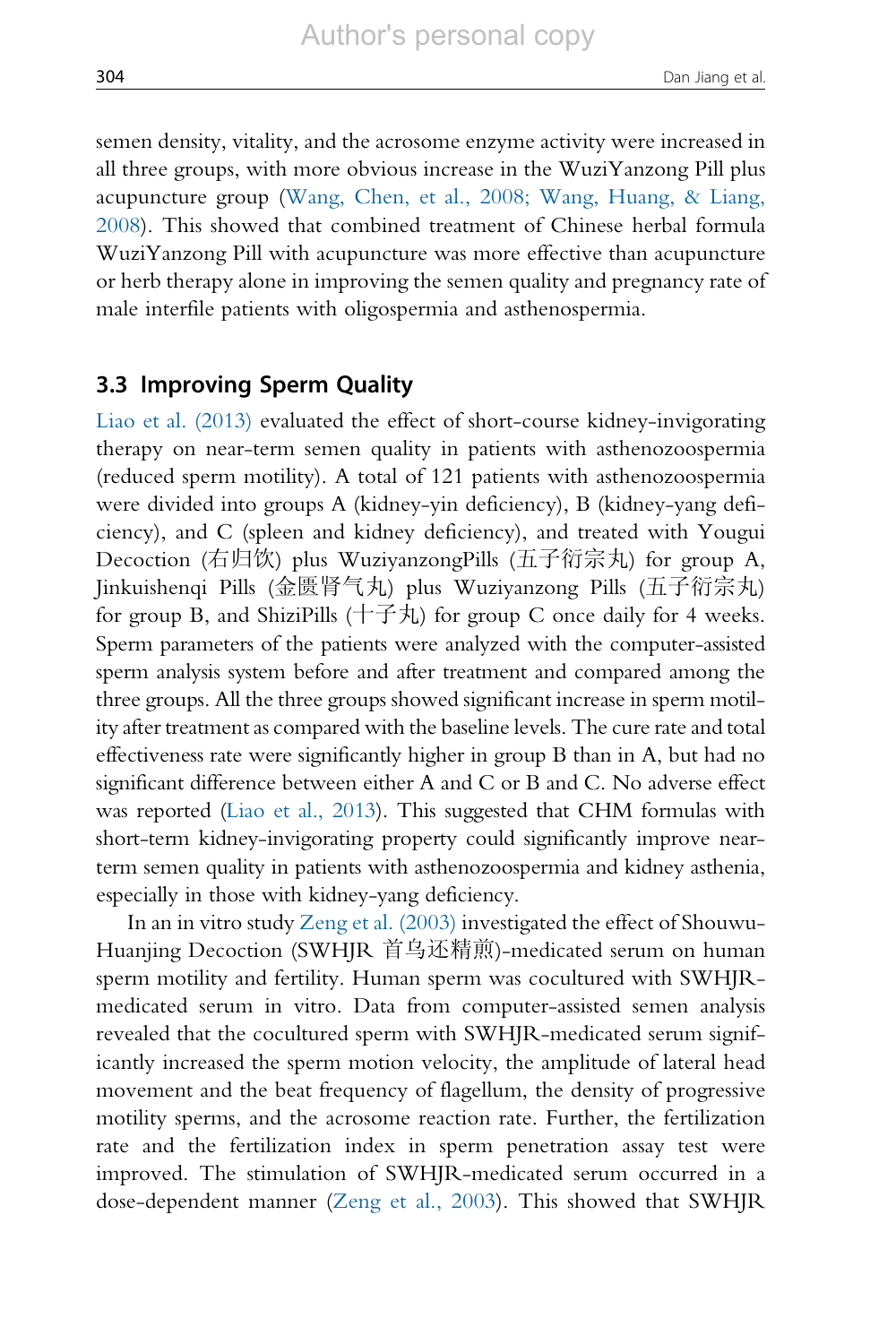could improve human sperm motility and fertility. In another study [Han,](#page-13-0) Liu, Wang, [and Guo \(2015\)](#page-13-0) investigated the effect of the YishenZhongzi Pill (益肾种子丸) on the sperm motility in patients with Shen-essence (kidney essence) deficiency syndrome (SEDS) according to TCM theory, in comparison with CHM formula WuziYanzong Pill (五子衍宗丸). A total of 134 patients were randomly assigned to YishenZhongzi Pill group  $(n=67)$  and WuziYanzong Pill group  $(n=67)$ . The therapeutic course for both groups was 1 month. Changes in sperm motility, clinical efficacy, and symptoms scores were observed between the two groups before and after treatment. Results showed that percentages of sperm progressive motility were enhanced in the two groups after treatment in comparison with baseline. However, rate of rapid sperm progressive motility was higher in YishenZhongzi Pill group than in WuziYanzong Pill group. The total effective rate in YishenZhongzi Pill group was significantly higher than those of WuziYanzong Pill group. Scores for symptoms were improved in YishenZhongzi Pill group compared with WuziYanzong Pill group [\(Han et al., 2015\)](#page-13-0). This suggested that YZP was more effect in treating patients with asthenospermia and classified as SEDS, and could effectively elevate the motility of sperm.

#### 3.4 Therapeutic Effect on Male Immune Infertility

Autoimmune reaction against sperm cells is defined by [WHO \(2000\)](#page-15-0) as one of the causes of infertility in men. Antisperm antibody (ASA) is believed to be a possible causative factor in infertility, with significant levels of ASA detected in the semen of 5%–15% of infertile men [\(Adeghe, 1993](#page-13-0)) but in only 1%–2% of fertile men [\(Bates, 1997\)](#page-13-0). Studies of ASA showed that ASA has adverse effect on male fertility by influencing the sperm concentration, sperm motility, and sperm liquefaction ([Cui et al., 2015; Garcia, Rubio, & Pereira, 2007\)](#page-13-0). Many CHM formulas have been used to treat immune infertility in men. [Sun and](#page-14-0) Bao [\(2006\)](#page-14-0) conducted a clinical study to assess a CHM formula, Yikang decoction (益抗汤) for male immune infertility, in which 100 patients with immune infertility were treated with Yikang decoction, while another 100 patients were treated with prednisone as control. At the end of the treatment, it was found that although both Yikang decoction and prednisone significantly decreased the levels of ASA in serum and semen, they markedly improved sperm density and semen liquidation compared with the baseline. The effect of Yikang decoction was more significant in all parameters tested compared with prednisone treatment [\(Sun & Bao, 2006\)](#page-14-0). In another study, CHM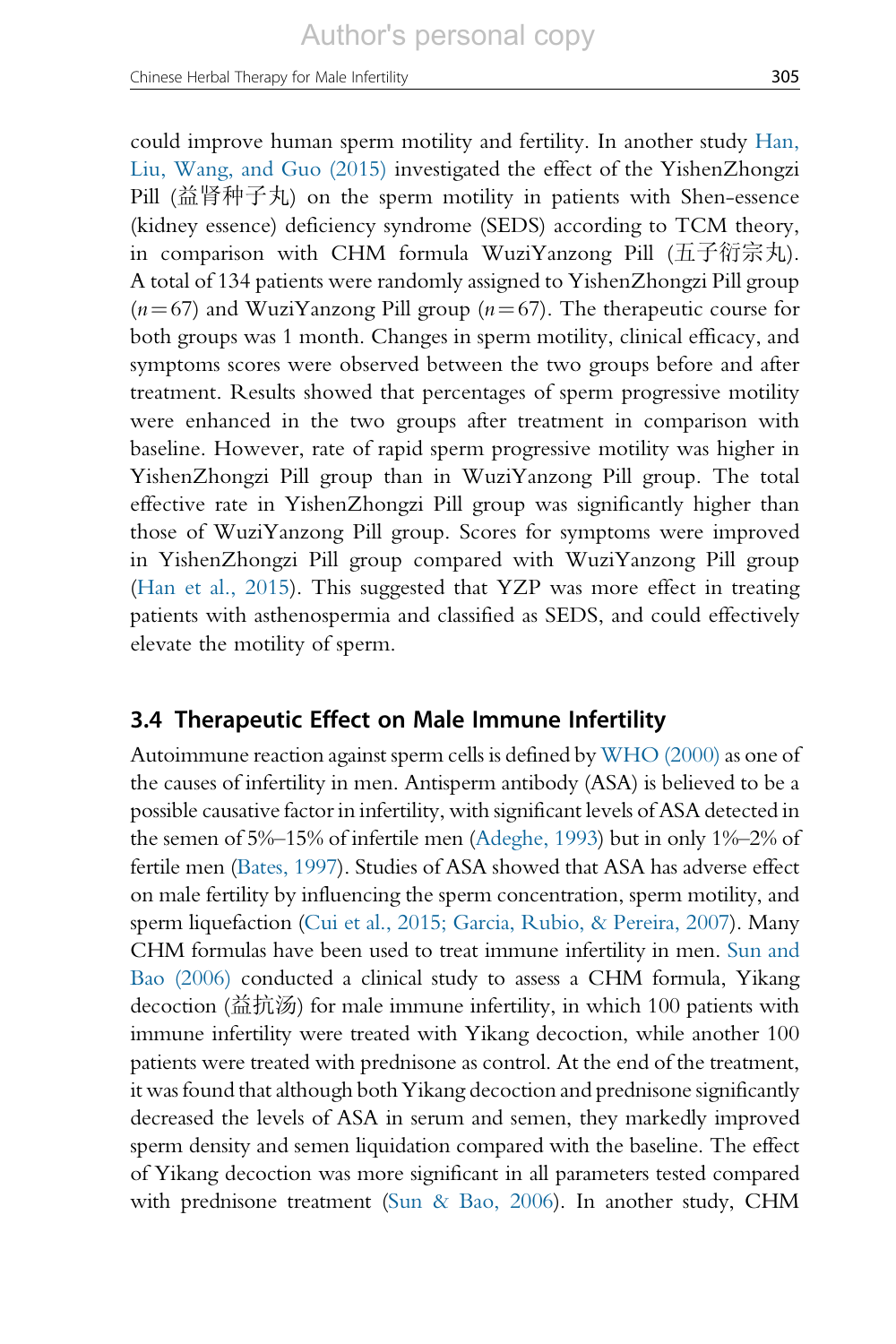formula Huzhangdanshenyin (虎杖丹参饮) was used to treat patients with immune infertility ([Lu et al., 2006\)](#page-14-0). Sixty patients were treated with Huzhangdanshenyin and another 30 patients were treated with prednisone for 3 months. Improvement of clinical symptoms, immunologic indexes (antisperm antibodies in serum and seminal plasma), and sperm indexes (semen liquefied duration, motility, viability, density, and abnormal morphology rate) was monitored before and after the treatment. It was found that at the end of the treatment, ASA levels in serum and seminal plasma were significantly decreased, and sperm motility and viability and clinical symptoms were markedly improved in Huzhangdanshenyin-treated group compared with prednisone-treated group. However, there was no significant difference in sperm density and semen liquefied duration between the two groups ([Lu et al., 2006\)](#page-14-0).

CHM in combination with conventional therapies improved the efficacy of conventional treatment. For example, [Yu et al. \(2004\)](#page-15-0) investigated the combined effect of CHM formula Zhuanyindan (ZYD 转阴丹) with hormone in treating infertile men with positive ASA and its influence on nitric oxide (NO) level in a randomized study. Eighty-two patients were divided into ZYD-alone group, hormone-alone group, and combined group (ZYD+ hormone). It was found that all treatments significantly improved serum NO level, sperm motion parameters, such as linear motion speed, linearity, propulsion, sperm vitality, and mean moving angle, and quality of semen compared with pretreatment baseline. However, the total effective rate was significantly higher in combined group compared with ZYD-alone and hormone-alone treatment [\(Yu et al., 2004](#page-15-0)). In another study, [Lian,](#page-14-0) [Zhang, and Zhang \(2002\)](#page-14-0) compared the effect of combined therapy of CHM formula Zhenqi Zhuanyin decoction (ZQZYD 贞芪转阴汤) and timely intrauterine insemination (IUI) with that of using ZQZYD or IUI alone in treating patients with immune infertility. A total of 103 patients were randomly divided into three groups, group A  $(ZQZYD + IUI, n=34)$ , group B (ZQZYD alone,  $n=34$ ), and group C (IUI alone,  $n=35$ ). At the end of the treatment, it was shown that the negative conversion rate of ASA was 82.35% in group A, 76.47% in group B, and 8.57% in group C. Pregnancy rate was 41.18% in group A, 20.59% in group B, and 11.43% in group C. T-lymphocyte subsets CD4 and CD8 were significantly decreased in groups A and B compared with group C [\(Lian et al., 2002\)](#page-14-0). Those studies showed that CHM formulas alone or in combination with conventional therapies reduced the expression of ASA, improved immunologic indexes and sperm indexes, and enhanced pregnancy rate.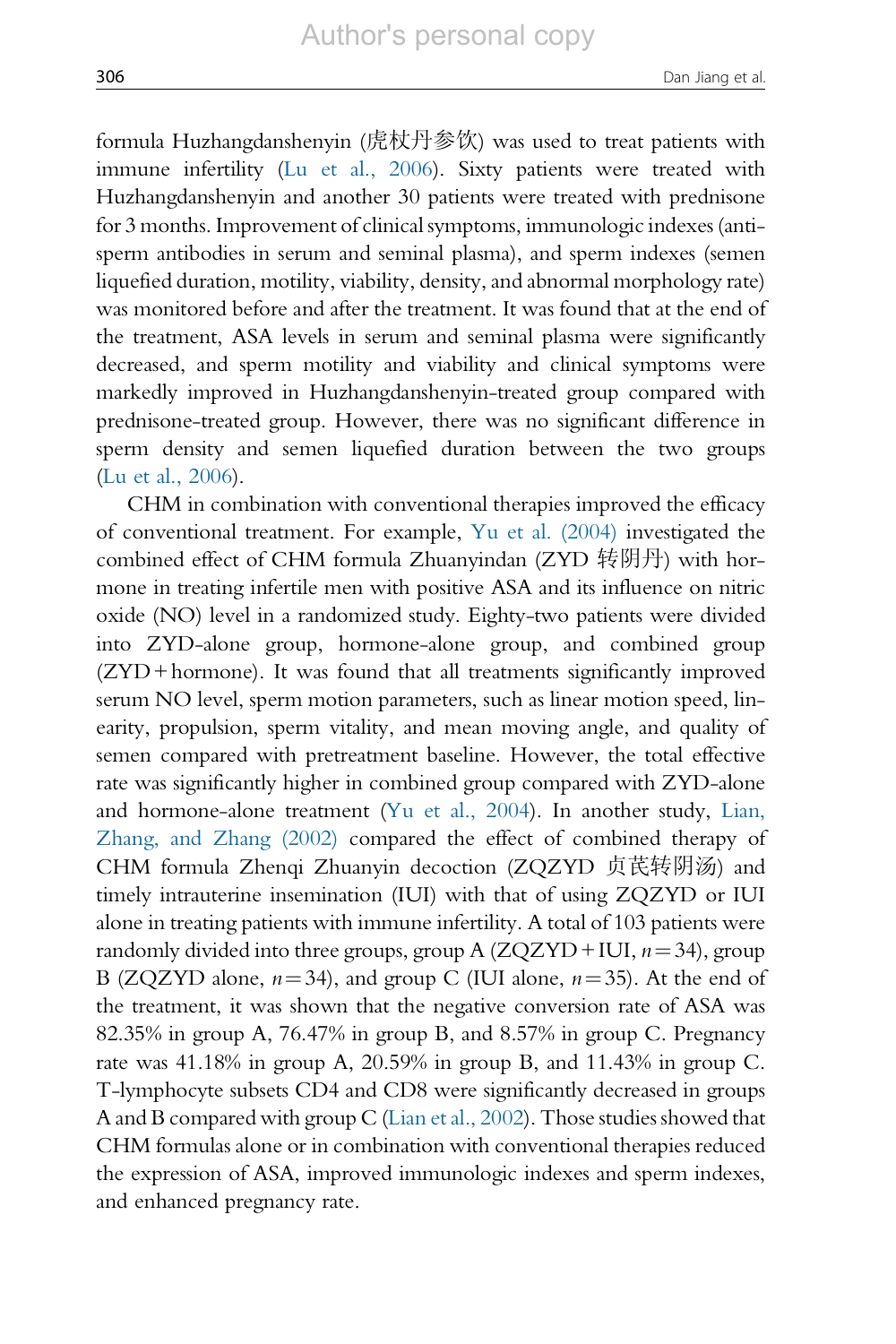## 3.5 Treating Disorders of Accessory Organs

#### 3.5.1 Infertility Caused by Varicocele

Varicocele is an abnormally enlarged and twisted (varicose) vein in the spermatic cord that connects to the testicle. Varicoceles are found in about 15% of all men and in about 40% of infertile men ([Jarow, 2001](#page-13-0)). Although it is not clear how much they affect fertility or by what mechanisms, they can raise testicular temperature, which may have adverse effects on sperm production, movement, and sperm shape. [Qi, Lu, and Kan \(2001\)](#page-14-0) conducted a study to compare the effect of the CHM formula Tongjing granule (TJG 通精冲剂) in treating varicocele-induced infertility with surgical operation. A total of 75 infertile men caused by moderate or severe varicocele were divided into two groups: TJG group ( $n=44$ ) and surgery group (high ligation of spermatic vein and/or inferior epigastric venous bypass,  $n=31$ ). Data showed that there was no significant difference in the measurement of various parameters between the two groups [\(Qi et al., 2001\)](#page-14-0). This indicated that TJG treatment achieved the same effect as that of surgery in treating the varicocele-caused infertility and might be an alternative therapy to surgery. In another study, [Yan, Jiang, and Shao \(2004\)](#page-15-0) investigated the effect of Jingling oral liquid (JLOL 精灵口服液) in treating infertile patients with recurrent varicocele after varicocelectomy. Sixty patients were randomly divided into two groups: JLOL treatment group  $(n=30)$  and injection group treated with intramuscular injection of human chorionic gonadotropine (hCG) ( $n=30$ ). Results revealed that in JLOL-treated group, levels of superoxide dismutase (SOD) and zinc in semen were significantly increased at the end of the treatment compared with baseline, and this was not found in injection group ([Yan et al., 2004](#page-15-0)). Further, the quality of semen and the pregnant rate of the patient's partners were markedly higher in JLOL group than in injection group ([Yan et al., 2004](#page-15-0)). This suggested that JLOL improved the quality of semen and sperm in infertile patients with recurrent varicocele after varicocelectomy, and increased the pregnancy rate of their spouses.

#### 3.5.2 Male Infertility Caused by Accessory Gland Infection

[Sun, Zhou, and Ding \(2006\)](#page-14-0) studied the effect of CHM formula QingreYulin Decoction (QYD 清热毓麟汤) on male infertility caused by accessory gland infection (AGI). Sixty infertile patients with AGI were divided into two groups: QYD-treated group and medication group treated with antibiotic plus vitamin E for 3 months. At the end of the treatment,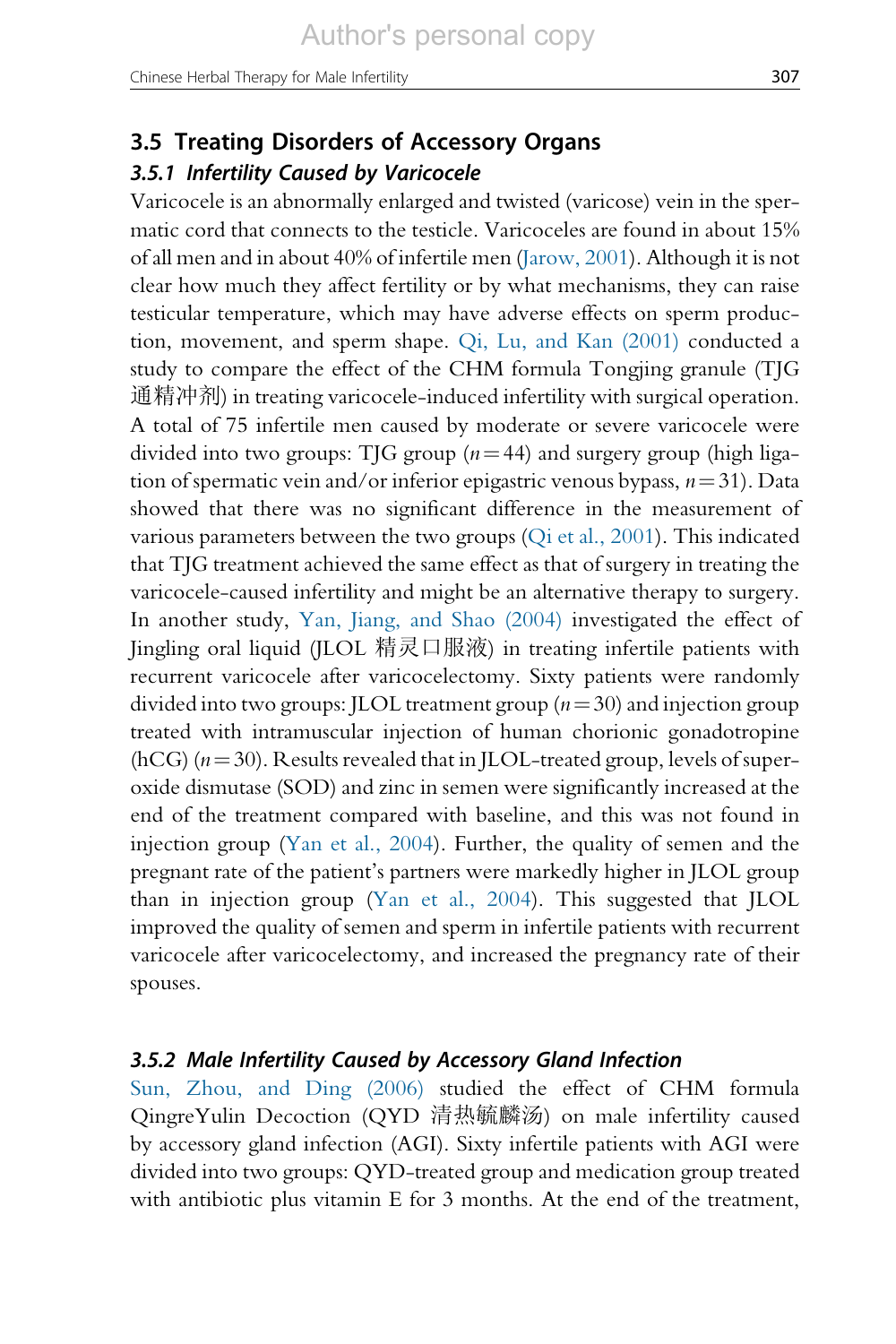results showed that in QYD-treated group cure rate was 26.7%, the markedly effective rate was 43.3%, the effective rate was 16.7%, and the total effective rate was 86.7%, whereas in medication group it was 6.7%, 30.0%, 40.0%, and 76.7%, respectively. Data showed a higher cure rate and total effective rate in the QYD-treated group than in the medication group. Additionally, sperm quality, average liquefaction time, and survival rate and vitality of sperm were markedly improved in both groups, but the efficacy was better in the QYD-treated group than in the medication group ([Sun et al., 2006\)](#page-14-0). The study showed that CHM formula QYD not only has antiinfectious effect but also improved the quality of sperm, leading to enhance the pregnant rate of patient's spouses.

# 4. CONCLUSION

There have been many researches to investigate the scientific basis to understand the traditional uses of CHM formulas for male infertility. Our studies from literature review showed that CHM formulas could significantly improve sperm abnormalities and sperm quality, modify immune system, and treat many aspects of andrological conditions, via different action mechanisms depending on the formula compositions. CHM not only could treat many male infertile conditions and increase pregnancy rate but also improve the efficacy of conventional treatments. However, in addition to the need for more extensive pharmacological studies and randomized controlled trials to investigate the efficacy of promising CHM formulas for male infertility, evaluation of their safety is also needed. Other challenges for the investigation of CHM formulas for their relevance in male infertility include their standardization to known active constituents, understanding polyvalent and synergistic effects, which is particularly difficult to elucidate for CHM formulas composed of a mixture of different herb species. It is clear, under these circumstances, that the appropriate quantitative and qualitative chemical profiles of specific CHM formulas should be investigated to determine their safety and efficacy.

#### ACKNOWLEDGMENT

This work was partly supported by ATCM (The Association of Traditional Chinese Medicine and Acupuncture UK). Authors thank for the IT support from the King's College London.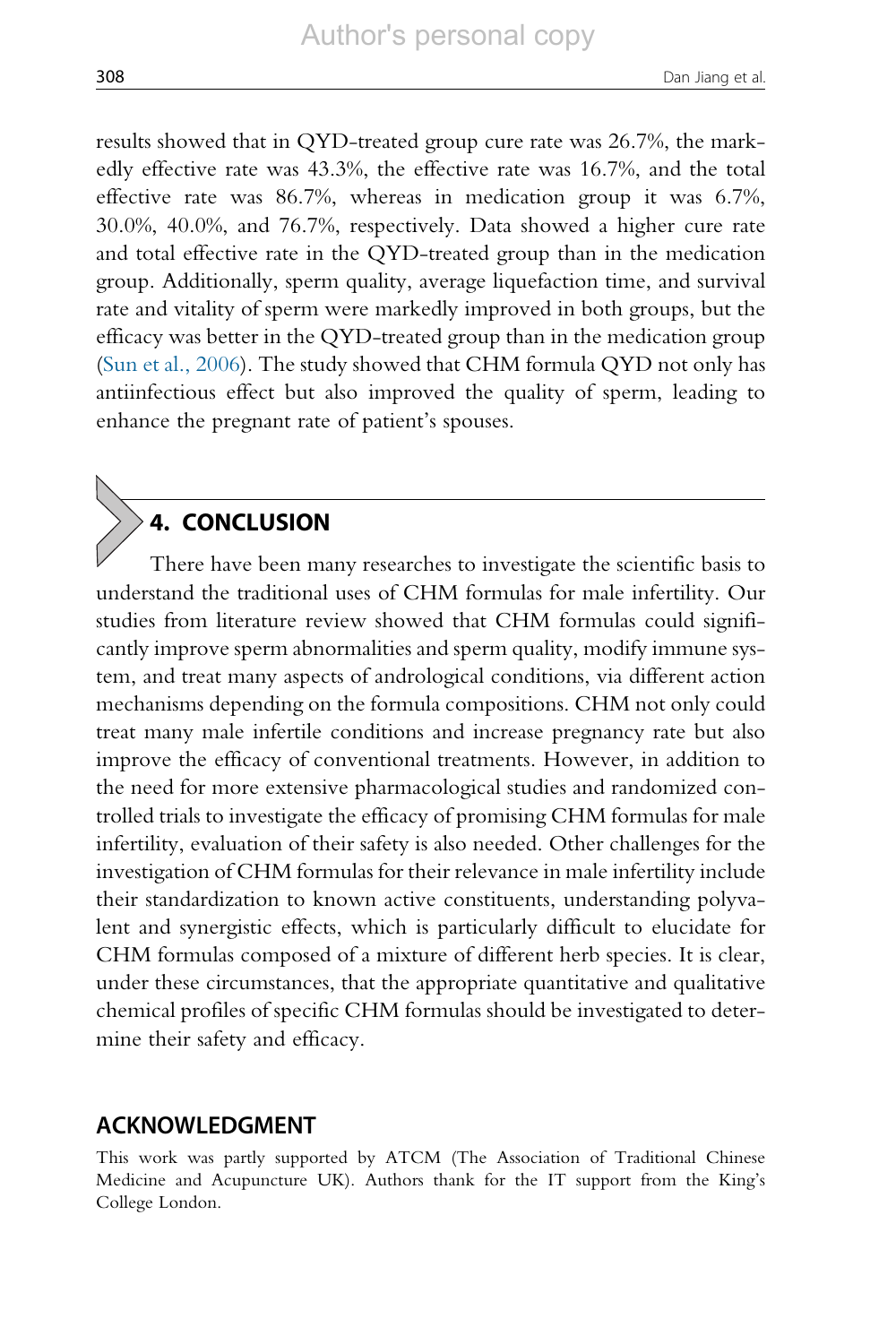#### <span id="page-13-0"></span>**REFERENCES**

- [Adeghe, J. H. \(1993\). Male subfertility due to sperm antibodies: A clinical overview.](http://refhub.elsevier.com/S0074-7742(17)30023-5/rf0005) Obstet[rical and Gynecological Survey](http://refhub.elsevier.com/S0074-7742(17)30023-5/rf0005), 48, 1–8.
- [Alrabeeah, K., Yafi, F., Flageole, C., Phillips, S., Wachter, A., Bissonnette, F., et al. \(2014\).](http://refhub.elsevier.com/S0074-7742(17)30023-5/rf0010) [Testicular sperm aspiration for nonazoospermic men: Sperm retrieval and](http://refhub.elsevier.com/S0074-7742(17)30023-5/rf0010) [intracytoplasmic sperm injection outcomes.](http://refhub.elsevier.com/S0074-7742(17)30023-5/rf0010) Urology, 84, 1342–1346.
- [Bates, C. A. \(1997\). Antisperm antibodies and male subfertility.](http://refhub.elsevier.com/S0074-7742(17)30023-5/rf0015) British Journal of Urology, 80, 691–[697.](http://refhub.elsevier.com/S0074-7742(17)30023-5/rf0015)
- [Bensdorp, A. J., Cohlen, B. J., Heineman, M. J., & Vandekerckhove, P. \(2007\). Intra-uterine](http://refhub.elsevier.com/S0074-7742(17)30023-5/rf0020) insemination for male subfertility. [Cochrane Database Systematic Review](http://refhub.elsevier.com/S0074-7742(17)30023-5/rf0020), 17. CD000360.
- [Cissen, M., Bensdorp, A., Cohlen, B. J., Repping, S., de Bruin, J. P., & van Wely, M. \(2016\).](http://refhub.elsevier.com/S0074-7742(17)30023-5/rf0025) [Assisted reproductive technologies for male subfertility.](http://refhub.elsevier.com/S0074-7742(17)30023-5/rf0025) Cochrane Database Systematic Review, 26. [CD000360.](http://refhub.elsevier.com/S0074-7742(17)30023-5/rf0025)
- [Corona, G., Rastrelli, G., Limoncin, E., Sforza, A., Jannini, E. A., & Maggi, M. \(2015\).](http://refhub.elsevier.com/S0074-7742(17)30023-5/rf0030) [Interplay between premature ejaculation and erectile dysfunction: A systematic review](http://refhub.elsevier.com/S0074-7742(17)30023-5/rf0030) and meta-analysis. [Journal of Sexual Medicine](http://refhub.elsevier.com/S0074-7742(17)30023-5/rf0030), 12, 2291–2300.
- [Cui, Y., Feng, Y., Chen, L., Zhou, Y., Yang, X. Q., He, J., et al. \(2007\). Randomized and](http://refhub.elsevier.com/S0074-7742(17)30023-5/rf0035) [controlled research of Chinese drug acupoint injection therapy for erectile dysfunction.](http://refhub.elsevier.com/S0074-7742(17)30023-5/rf0035) [Zhongguo Zhen Jiu](http://refhub.elsevier.com/S0074-7742(17)30023-5/rf0035), 27, 881–885.
- [Cui, D., Han, G., Shang, Y., Liu, C., Xia, L., Li, L., et al. \(2015\). Antisperm antibodies in](http://refhub.elsevier.com/S0074-7742(17)30023-5/rf0040) [infertile men and their effect on semen parameters: A systematic review and meta](http://refhub.elsevier.com/S0074-7742(17)30023-5/rf0040)analysis. [Clinica Chimica Acta](http://refhub.elsevier.com/S0074-7742(17)30023-5/rf0040), 444, 29–36.
- [Cui, Y. X., Huang, Y. F., Wang, Y. M., Hu, Y. A., Xu, J. P., Yao, B., et al. \(2003\). Chinese](http://refhub.elsevier.com/S0074-7742(17)30023-5/rf0045) [traditional medicine yi kang ling to treat immunity infertility caused by anti-sperm anti](http://refhub.elsevier.com/S0074-7742(17)30023-5/rf0045)[body: The experimental research.](http://refhub.elsevier.com/S0074-7742(17)30023-5/rf0045) Zhonghua Nan Ke Xue, 9, 628–631.
- [Dorjpurev, U., Kuwahara, A., Yano, Y., Taniguchi, T., Yamamoto, Y., Suto, A., et al.](http://refhub.elsevier.com/S0074-7742(17)30023-5/rf0050) [\(2011\). Effect of semen characteristics on pregnancy rate following intrauterine insem](http://refhub.elsevier.com/S0074-7742(17)30023-5/rf0050)ination. [Journal of Medical Investigation](http://refhub.elsevier.com/S0074-7742(17)30023-5/rf0050), 58, 127–133.
- [Evers, J. L., & Collins, J. A. \(2003\). Assessment of efficacy of varicocele repair for male sub](http://refhub.elsevier.com/S0074-7742(17)30023-5/rf0055)[fertility: a systematic review.](http://refhub.elsevier.com/S0074-7742(17)30023-5/rf0055) Lancet, 361, 1849-1852.
- [Garcia, P. C., Rubio, E. M., & Pereira, O. C. M. \(2007\). Antisperm antibodies in infertile men](http://refhub.elsevier.com/S0074-7742(17)30023-5/rf0060) [and their correlation with seminal parameters.](http://refhub.elsevier.com/S0074-7742(17)30023-5/rf0060) Reproductive Medicine and Biology, 6, 33–38.
- [Ghanem, H., & Shamloul, R. \(2008\). An evidence-based perspective to commonly per](http://refhub.elsevier.com/S0074-7742(17)30023-5/rf0065)[formed erectile dysfunction investigations.](http://refhub.elsevier.com/S0074-7742(17)30023-5/rf0065) Journal of Sexual Medicine, 5, 1582–1589.
- Han, Q., [Liu, D. C., Wang, F., & Guo, J. \(2015\). Treatment of asthenozoospermia men with](http://refhub.elsevier.com/S0074-7742(17)30023-5/rf0070) [Shen-essence deficiency syndrome by YishenZhongzi pill: A clinical study.](http://refhub.elsevier.com/S0074-7742(17)30023-5/rf0070) [ZhongguoZhong Xi Yi Jie He Za Zhi](http://refhub.elsevier.com/S0074-7742(17)30023-5/rf0070), 35, 1050–1053.
- [Ho, C. C., & Tan, H. M. \(2013\). Treatment of the hypogonadal infertile male—A review.](http://refhub.elsevier.com/S0074-7742(17)30023-5/rf0075) [Sexual Medicine Reviews](http://refhub.elsevier.com/S0074-7742(17)30023-5/rf0075), 1, 42–49.
- [Huang, T., Xia, M., & Ren, K. \(2003\). The correlation research of adenine-induced male](http://refhub.elsevier.com/S0074-7742(17)30023-5/rf0080) [infertility and chronic renal failure in the rats.](http://refhub.elsevier.com/S0074-7742(17)30023-5/rf0080) Chinese Journal of Andrology, 17, 171–173.
- [Jarow, J. P. \(2001\). Effects of varicocele on male fertility.](http://refhub.elsevier.com/S0074-7742(17)30023-5/rf0085) Human Reproduction Update, 7, 59–[64.](http://refhub.elsevier.com/S0074-7742(17)30023-5/rf0085)
- [Johnson, L. N., Sasson, I. E., Sammel, M. D., & Dokras, A. \(2013\). Does intracytoplasmic](http://refhub.elsevier.com/S0074-7742(17)30023-5/rf0090) [sperm injection improve the fertilization rate and decrease the total fertilization failure](http://refhub.elsevier.com/S0074-7742(17)30023-5/rf0090) [rate in couples with well-defined unexplained infertility? A systematic review and](http://refhub.elsevier.com/S0074-7742(17)30023-5/rf0090) meta-analysis. [Fertility and Sterility](http://refhub.elsevier.com/S0074-7742(17)30023-5/rf0090), 100, 704-711.
- [Lai, A. N., Song, J. F., & Liu, X. J. \(1997\). An experimental study on inhibitory effect of](http://refhub.elsevier.com/S0074-7742(17)30023-5/rf0095) [Chinese medicine tai-bao on antisperm antibody.](http://refhub.elsevier.com/S0074-7742(17)30023-5/rf0095) Zhongguo Zhong Xi Yi Jie He Za Zhi, 17[, 360](http://refhub.elsevier.com/S0074-7742(17)30023-5/rf0095)–362.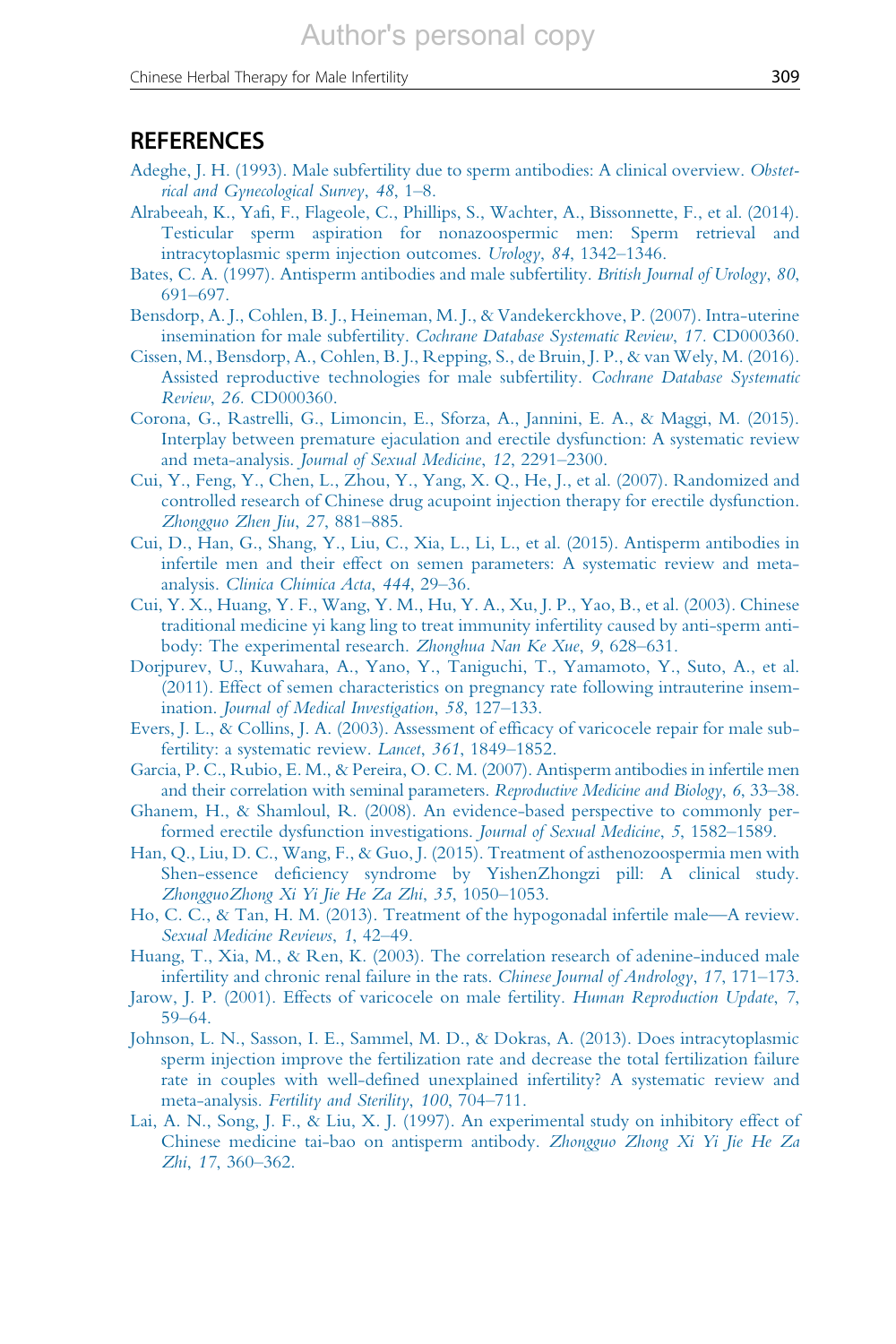- <span id="page-14-0"></span>[Levine, B. A., & Grifo, J. A. \(2008\). Intrauterine insemination and male subfertility.](http://refhub.elsevier.com/S0074-7742(17)30023-5/rf0100) Urologic [Clinics of North America](http://refhub.elsevier.com/S0074-7742(17)30023-5/rf0100), 35, 271–276.
- [Lian, F., Zhang, N., & Zhang, J. W. \(2002\). Clinical observation on effect of zhenqizhuanyin](http://refhub.elsevier.com/S0074-7742(17)30023-5/rf0105) [decoction combined with intrauterine insemination in treating spleen-kidney deficiency](http://refhub.elsevier.com/S0074-7742(17)30023-5/rf0105) [type patients of sterility with positive anti-sperm antibody.](http://refhub.elsevier.com/S0074-7742(17)30023-5/rf0105) ZhongguoZhong Xi Yi Jie He [Za Zhi](http://refhub.elsevier.com/S0074-7742(17)30023-5/rf0105), 22, 95–97.
- [Liao, Z. J., Zhou, J. F., Yin, Z. C., Zhang, J. J., Xiang, S. T., Wang, S. S., et al. \(2013\). Short](http://refhub.elsevier.com/S0074-7742(17)30023-5/rf0110)[course kidney-invigorating therapy improves near-term semen quality in](http://refhub.elsevier.com/S0074-7742(17)30023-5/rf0110) [asthenozoospermic men with kidney deficiency.](http://refhub.elsevier.com/S0074-7742(17)30023-5/rf0110) Zhonghua Nan Ke Xue, 19, 159–162.
- [Liu, M. L., Wang, Z. R., & Nan, Y. Y. \(2012\). Effects of WenyangShengjing decoction](http://refhub.elsevier.com/S0074-7742(17)30023-5/rf0115) [containing serum on the estradiol secretion of Leydig cells of sterile rats of shen-yang](http://refhub.elsevier.com/S0074-7742(17)30023-5/rf0115) deficiency. [ZhongguoZhong Xi Yi Jie He Za Zhi](http://refhub.elsevier.com/S0074-7742(17)30023-5/rf0115), 32, 248–252.
- [Lu, T. K., Ouyang, H. G., Jin, G. Y., Hong, Y. S., Zou, Q., Lin, Z. Y., et al. \(2006\). Clinical](http://refhub.elsevier.com/S0074-7742(17)30023-5/rf0120) [study on the treatment of male immune infertility by Huzhangdanshenyin.](http://refhub.elsevier.com/S0074-7742(17)30023-5/rf0120) Zhonghua [Nan KeXue](http://refhub.elsevier.com/S0074-7742(17)30023-5/rf0120), 12, 750–755.
- [Ma, W. G., & Jia, J. M. \(2011\). The effects and prospects of the integration of traditional](http://refhub.elsevier.com/S0074-7742(17)30023-5/rf0125) [Chinese medicine and Western medicine on andrology in China.](http://refhub.elsevier.com/S0074-7742(17)30023-5/rf0125) Asian Journal of Andrology, 13[, 592](http://refhub.elsevier.com/S0074-7742(17)30023-5/rf0125)–595.
- [Ma, J., Wang, Z. R., & Lu, Z. F. \(2006\). Regulatory effect of WenyangShengjing decoction](http://refhub.elsevier.com/S0074-7742(17)30023-5/rf0130) [on Smads expressions in testis of sterile rats with Shen-yang deficiency.](http://refhub.elsevier.com/S0074-7742(17)30023-5/rf0130) ZhongguoZhong [Xi Yi Jie He Za Zhi](http://refhub.elsevier.com/S0074-7742(17)30023-5/rf0130), 26, 1107–1113.
- [Mascarenhas, M. N., Flaxman, S. R., Boerma, T., Vanderpoel, S., & Stevens, G. A. \(2012\).](http://refhub.elsevier.com/S0074-7742(17)30023-5/rf0135) [National, regional, and global trends in infertility prevalence since 1990: A systematic](http://refhub.elsevier.com/S0074-7742(17)30023-5/rf0135) [analysis of 277 health surveys.](http://refhub.elsevier.com/S0074-7742(17)30023-5/rf0135) PLoS Medicine, 9, e1001356.
- [Palomba, S., Homburg, R., Santagni, S., La Sala, G. B., & Orvieto, R. \(2016\). Risk of](http://refhub.elsevier.com/S0074-7742(17)30023-5/rf0140) [adverse pregnancy and perinatal outcomes after high technology infertility treatment:](http://refhub.elsevier.com/S0074-7742(17)30023-5/rf0140) A comprehensive systematic review. [Reproductive Biology and Endocrinology](http://refhub.elsevier.com/S0074-7742(17)30023-5/rf0140), 14, 76.
- [Pellati, D., Mylonakis, I., Bertoloni, G., Fiore, C., Andrisani, A., Ambrosini, G., et al. \(2008\).](http://refhub.elsevier.com/S0074-7742(17)30023-5/rf0145) Genital tract infections and infertility. [European Journal of Obstetrics & Gynecology and](http://refhub.elsevier.com/S0074-7742(17)30023-5/rf0145) [Reproductive Biology](http://refhub.elsevier.com/S0074-7742(17)30023-5/rf0145), 140, 3–11.
- [Pisipati, S., & Pearcy, R. \(2010\). The role of urological surgery in male infertility.](http://refhub.elsevier.com/S0074-7742(17)30023-5/rf0150) Human [Fertility](http://refhub.elsevier.com/S0074-7742(17)30023-5/rf0150), 13, 233–241.
- [Pitteloud, N., & Dwyer, A. \(2014\). Hormonal control of spermatogenesis in men: Thera](http://refhub.elsevier.com/S0074-7742(17)30023-5/rf0155)[peutic aspects in hypogonadotropic hypogonadism.](http://refhub.elsevier.com/S0074-7742(17)30023-5/rf0155) Annales d Endocrinologie, 75, 98–100.
- [Qi, G. C., Lu, J. K., & Kan, Q. L. \(2001\). Comparative clinical study on treatment of var](http://refhub.elsevier.com/S0074-7742(17)30023-5/rf0160)[icocele caused infertility by tongling granule and surgical operation.](http://refhub.elsevier.com/S0074-7742(17)30023-5/rf0160) ZhongguoZhong Xi Yi Jie He [Za Zhi](http://refhub.elsevier.com/S0074-7742(17)30023-5/rf0160), 21, 412–415.
- Ray, P. F., Toure, A., Metzler-Guillemain, C., Mitchell, M. J., Arnoult, C., & Coutton, C. (2017). Genetic abnormalities leading to qualitative defects of sperm morphology or function. Clinical Genetics, 91, 217–232. [http://dx.doi.org/10.1111/cge.12905.](http://dx.doi.org/10.1111/cge.12905) PMID: 27779748.
- [Sallm](http://refhub.elsevier.com/S0074-7742(17)30023-5/rf0170)e[n, M., Sandler, D. P., Hoppin, J. A., Blair, A., & Baird, D. D. \(2006\). Reduced fertility](http://refhub.elsevier.com/S0074-7742(17)30023-5/rf0170) among [overweight and obese men.](http://refhub.elsevier.com/S0074-7742(17)30023-5/rf0170) Epidemiology, 17, 520–523.
- [Sun, Z., & Bao, Y. \(2006\). TCM treatment of male immune infertility—A report of 100](http://refhub.elsevier.com/S0074-7742(17)30023-5/rf0175) cases. [Journal of Traditional Chinese Medicine](http://refhub.elsevier.com/S0074-7742(17)30023-5/rf0175), 26, 36–38.
- [Sun, J., Zhou, A. F., & Ding, C. F. \(2006\). Clinical observation of qingreyulin decoction in](http://refhub.elsevier.com/S0074-7742(17)30023-5/rf0180) [treatment of male infertility caused by accessory gland infection.](http://refhub.elsevier.com/S0074-7742(17)30023-5/rf0180) ZhongguoZhong Xi Yi Jie [He Za Zhi](http://refhub.elsevier.com/S0074-7742(17)30023-5/rf0180), 26, 877–880.
- [Valenti, D., La Vignera, S., Condorelli, R. A., Rago, R., Barone, N., Vicari, E., et al. \(2013\).](http://refhub.elsevier.com/S0074-7742(17)30023-5/rf0185) [Follicle-stimulating hormone treatment in normogonadotropic infertile men.](http://refhub.elsevier.com/S0074-7742(17)30023-5/rf0185) Nature [Review Urology](http://refhub.elsevier.com/S0074-7742(17)30023-5/rf0185), 10, 55–62.